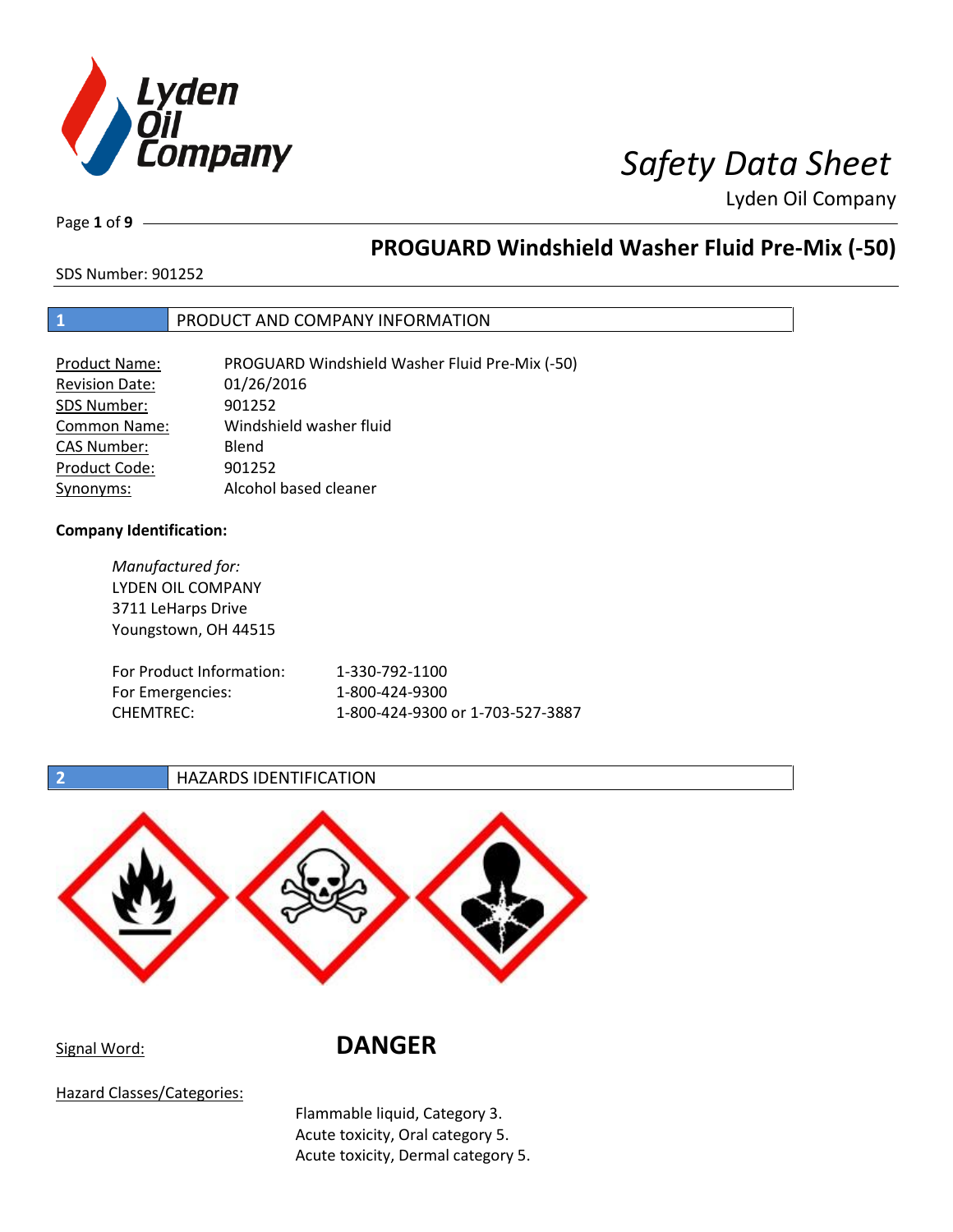

Page **2** of **9**

Lyden Oil Company

|                                 | <b>PROGUARD Windshield Washer Fluid Pre-Mix (-50)</b>                                       |
|---------------------------------|---------------------------------------------------------------------------------------------|
| <b>SDS Number: 901252</b>       |                                                                                             |
|                                 | Acute toxicity, Inhalation category 5.                                                      |
|                                 | Specific target organ toxicity - single exposure, Category 1.                               |
| Hazard Statement(s):            |                                                                                             |
|                                 | H226: Flammable liquid and vapor.                                                           |
|                                 | H303: May be harmful if swallowed.                                                          |
|                                 | H333: May be harmful if inhaled.                                                            |
|                                 | H313: May be harmful in contact with skin.                                                  |
|                                 | H370: Causes damage to organs-liver, kidneys, central nervous                               |
|                                 | system and optic nerve.                                                                     |
| <b>Precaution Statement(s):</b> |                                                                                             |
|                                 | P101: If medical advice is needed, have product container or label at                       |
|                                 | hand.                                                                                       |
|                                 | P102: Keep out of reach of children.                                                        |
|                                 | P103: Read label before use.                                                                |
|                                 | P260: Do not breathe mist.                                                                  |
|                                 | P280: Wear protective gloves/protective clothing/eye protection/face                        |
|                                 | protection.                                                                                 |
|                                 | P362: Take off contaminated clothing.                                                       |
|                                 | P363: Wash contaminated clothing before reuse.                                              |
|                                 | P301+310: IF SWALLOWED: Immediately call a POISON CENTER or                                 |
|                                 | doctor.                                                                                     |
|                                 | P302+352: IF ON SKIN: Wash with plenty of soap and water.                                   |
|                                 | P305+351+338: IF IN EYES: Rinse cautiously with water for several                           |
|                                 | minutes. Remove contact lenses if present and easy to do - continue                         |
|                                 | rinsing.                                                                                    |
|                                 | P403: Store in a well ventilated place.<br>P401: Store away from heat and ignition sources. |
|                                 | P411: Store at temperatures not exceeding 30°C.                                             |
|                                 | P420: Store away from oxidizing materials and strong acids.                                 |
|                                 | P501: Dispose of contents/container in accordance with                                      |
|                                 | local/regional/national/international regulation.                                           |
| Other Hazard Statement(s):      |                                                                                             |
|                                 | -NFPA Ratings:                                                                              |
|                                 | Health = $1$                                                                                |
|                                 | Fire $=$ 3                                                                                  |
|                                 | Reactivity = $0$                                                                            |
|                                 |                                                                                             |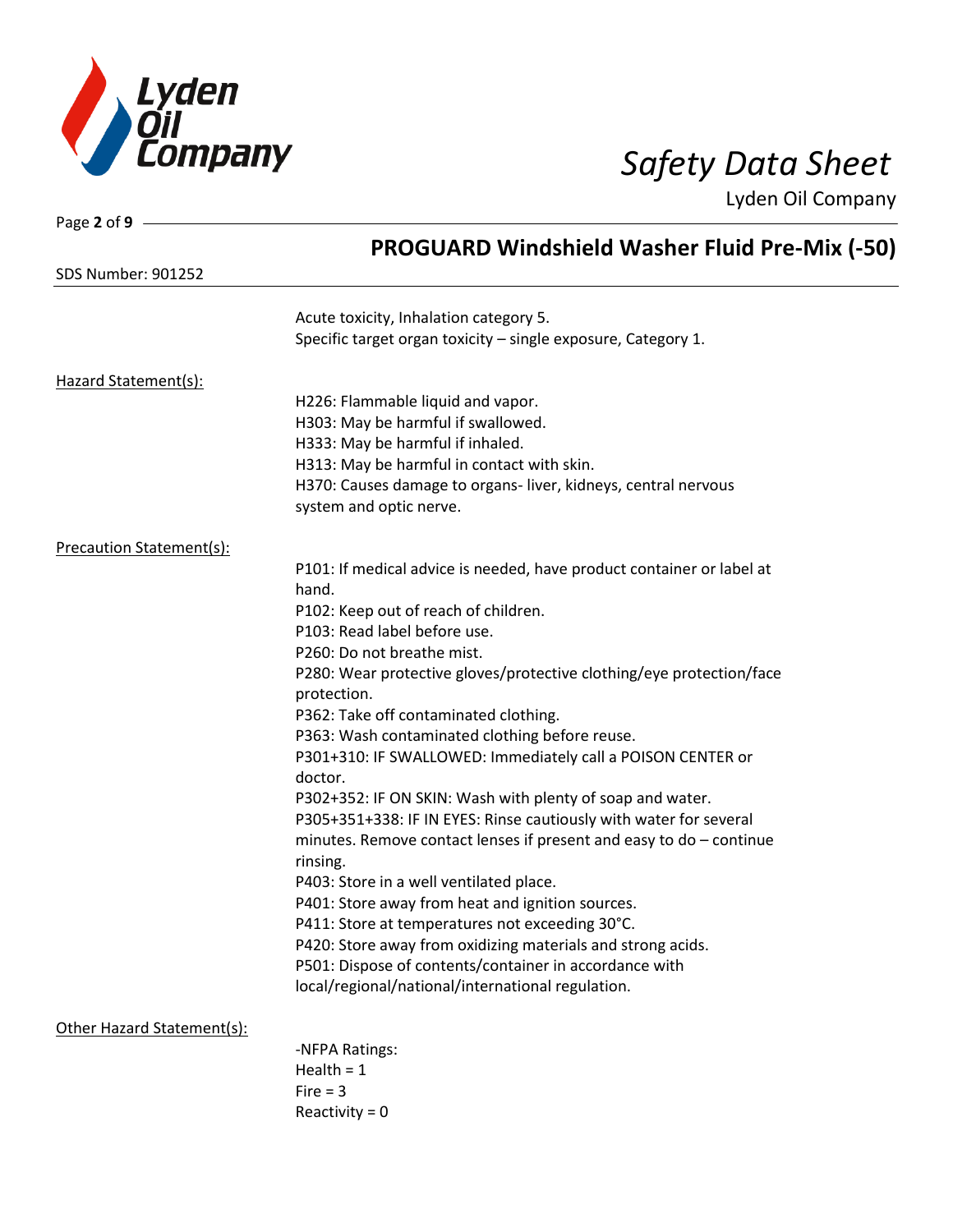

Page **3** of **9**

# **PROGUARD Windshield Washer Fluid Pre-Mix (-50)**

SDS Number: 901252

Ingredients:

*Mixture of the substances listed below with nonhazardous additions.*

| <b>Chemical Name</b> | <b>CAS Number</b> | Percentage |
|----------------------|-------------------|------------|
| Methanol             | -סכ<br>- O / -    | 40-50      |

*\*Any concentration shown as a range is to protect confidentiality or is due to batch variation.*

### Description of First Aid Measures:

| Inhalation:   |                                                                                                                                                                                                                                                                                                            |
|---------------|------------------------------------------------------------------------------------------------------------------------------------------------------------------------------------------------------------------------------------------------------------------------------------------------------------|
|               | Remove victim to fresh air and keep at rest in a position comfortable<br>for breathing. If the victim has difficulty breathing or tightness of the<br>chest, is dizzy, vomiting or unresponsive, give oxygen with rescue<br>breathing or CPR as required and transport to the nearest medical<br>facility. |
| Skin Contact: |                                                                                                                                                                                                                                                                                                            |
|               | Flush skin with water, wash with soap and water. Remove<br>contaminated clothing. Do not reuse clothing until cleaned. If material<br>is injected under the skin, transport to the nearest medical facility for<br>additional treatment.                                                                   |
| Eye Contact:  |                                                                                                                                                                                                                                                                                                            |
|               | Can cause irritation to eyes. Rinse opened eye for at least 15 minutes<br>under running water. If symptoms persist, consult medical attention.                                                                                                                                                             |
| Ingestion:    |                                                                                                                                                                                                                                                                                                            |
|               | Call a poison center or physician. Wash out mouth with water.<br>Remove victim to fresh air and keep at rest in a position comfortable<br>for breathing. DO NOT induce vomiting.                                                                                                                           |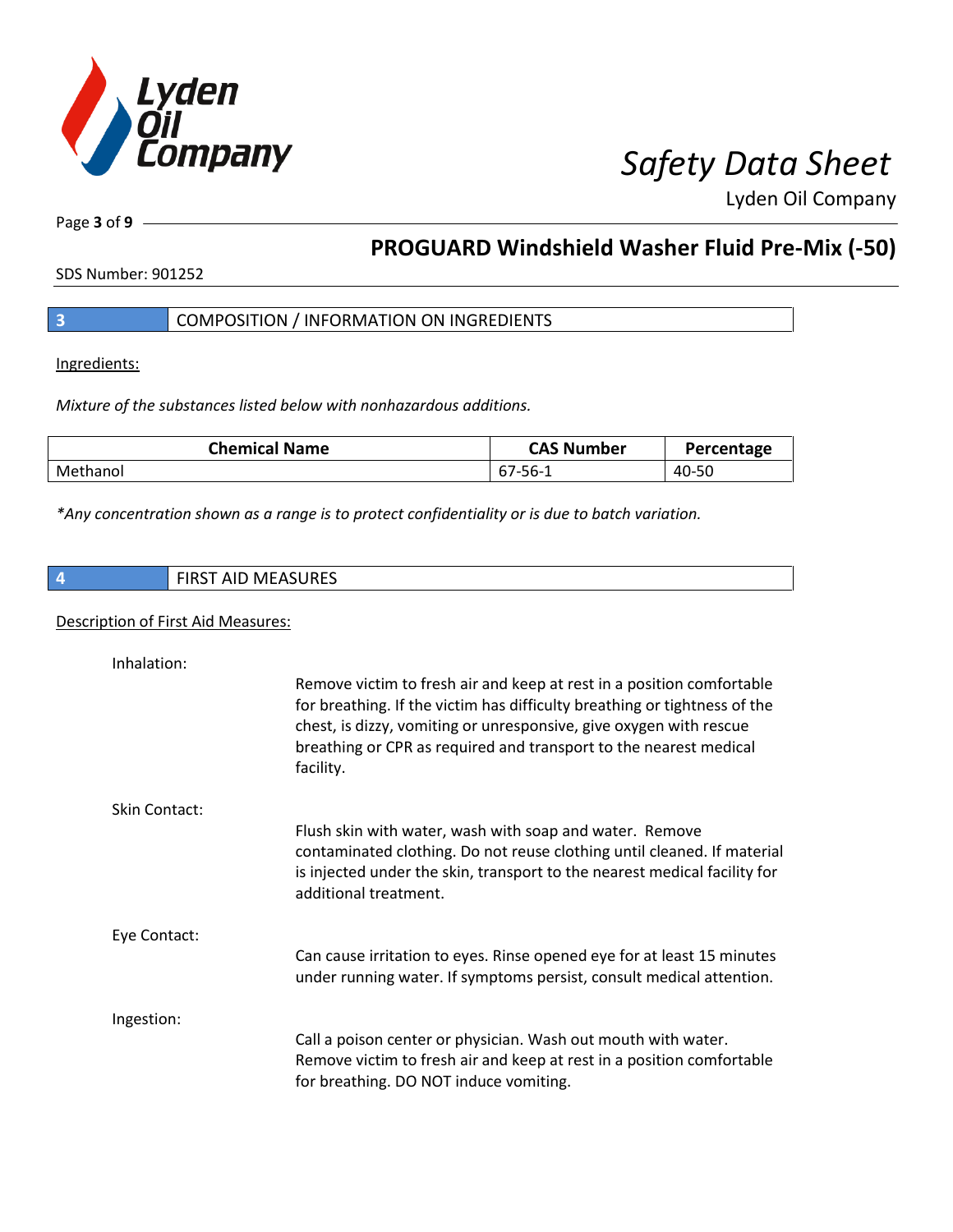

| Page 4 of 9                                   |                                                                                                                                                                                              |
|-----------------------------------------------|----------------------------------------------------------------------------------------------------------------------------------------------------------------------------------------------|
|                                               | <b>PROGUARD Windshield Washer Fluid Pre-Mix (-50)</b>                                                                                                                                        |
| <b>SDS Number: 901252</b>                     |                                                                                                                                                                                              |
| Symptoms and Effects, both acute and delayed: | Can cause irritation to eyes and mucous<br>membranes. Sore throat, shortness of breath,<br>coughing and congestion. Skin irritation, itching,<br>dermatitis. Irritation to mucous membranes. |
|                                               |                                                                                                                                                                                              |
| <b>Recommended Actions:</b>                   | Treat symptomatically. Call a doctor or poison<br>control center for guidance.                                                                                                               |
| 5<br>FIRE FIGHTING MEASURES                   |                                                                                                                                                                                              |
| Recommended Fire-Extinguishing Equipment:     | Use dry powder, foam, or carbon dioxide fire<br>extinguishers. Water spray may be used for larger<br>fires.                                                                                  |
| Possible Hazards During a Fire:               | Hazardous combustion products may include<br>carbon oxides.                                                                                                                                  |
| Recommendations to Firefighters:              | Proper protective equipment including breathing<br>apparatus.                                                                                                                                |
| 6<br><b>ACCIDENTAL RELEASE MEASURES</b>       |                                                                                                                                                                                              |
| <b>Personal Precautions:</b>                  | Avoid contact with skin, eyes, and clothing.<br>Keep away from sources of ignition, direct sunlight,                                                                                         |
| <b>Emergency Procedures:</b>                  | and high heat.<br>Contain spilled material, collect in suitable and<br>properly labled containers.                                                                                           |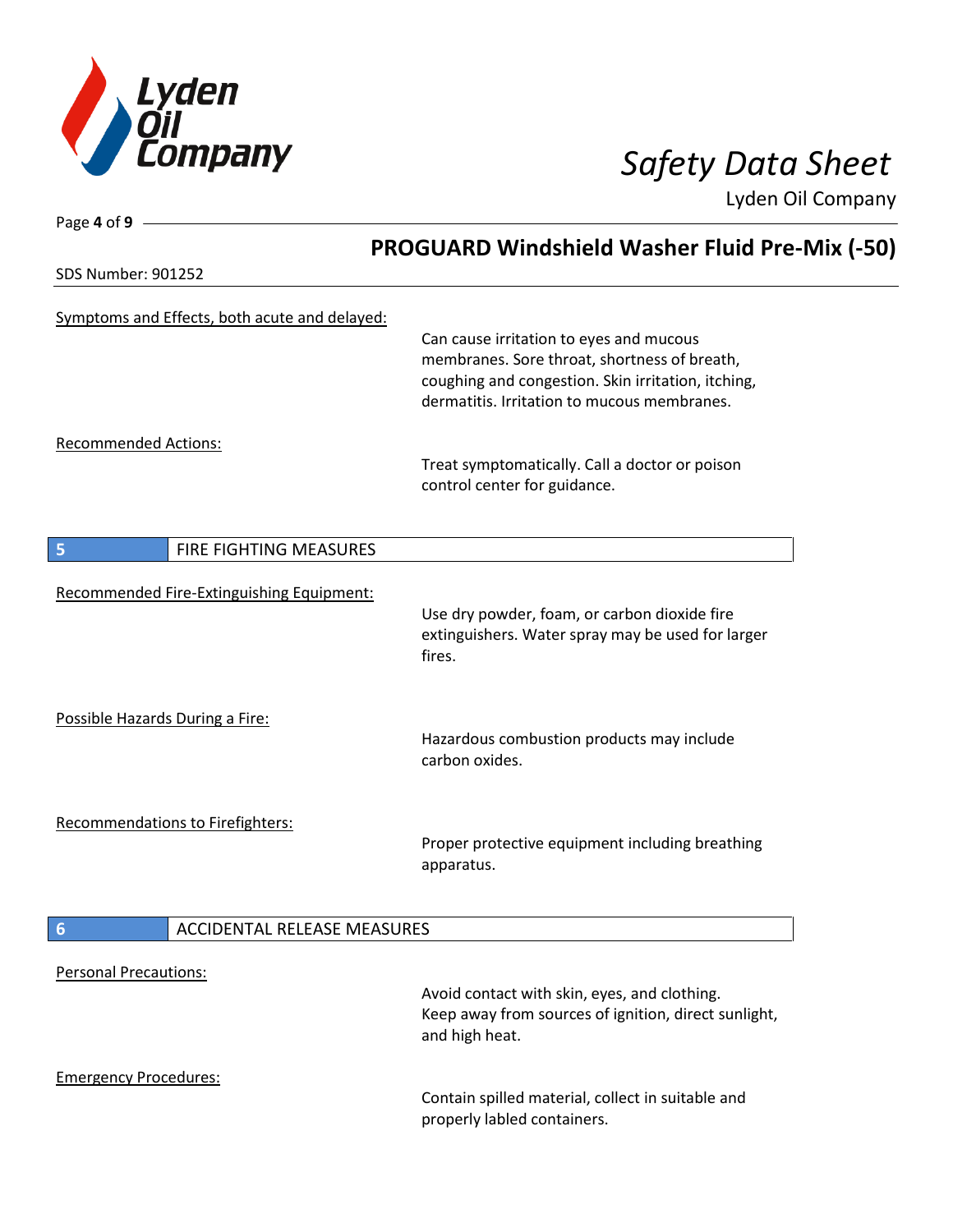

| Page 5 of 9                       |                                         |                                                                                                       |  |
|-----------------------------------|-----------------------------------------|-------------------------------------------------------------------------------------------------------|--|
|                                   |                                         | <b>PROGUARD Windshield Washer Fluid Pre-Mix (-50)</b>                                                 |  |
| <b>SDS Number: 901252</b>         |                                         |                                                                                                       |  |
|                                   |                                         |                                                                                                       |  |
| <b>Environmental Precautions:</b> |                                         | Do not allow to reach sewage system or any water                                                      |  |
|                                   |                                         | course.                                                                                               |  |
|                                   |                                         | Do not allow to enter ground waters.                                                                  |  |
| Cleanup Procedures:               |                                         |                                                                                                       |  |
|                                   |                                         | Pick up excess with inert absorbant material. Treat                                                   |  |
|                                   |                                         | contaminated absorbent same as spilled product.<br>Ventillate area of spill.                          |  |
|                                   |                                         |                                                                                                       |  |
| 7                                 | HANDLING AND STORAGE                    |                                                                                                       |  |
|                                   |                                         |                                                                                                       |  |
| <b>Handling Precautions:</b>      |                                         |                                                                                                       |  |
|                                   |                                         | Handle with care and avoid spillage on the floor.<br>Do not cut, weld, drill, grind, braze, or solder |  |
|                                   |                                         | container.                                                                                            |  |
| <b>Storage Requirements:</b>      |                                         |                                                                                                       |  |
|                                   |                                         | Keep container tightly sealed.                                                                        |  |
|                                   |                                         | Keep away from sources of ignition and heat.                                                          |  |
|                                   |                                         |                                                                                                       |  |
| $\boldsymbol{8}$                  | EXPOSURE CONTROLS / PERSONAL PROTECTION |                                                                                                       |  |
| <b>Exposure Limits:</b>           |                                         |                                                                                                       |  |
|                                   | -67-56-1 Methanol (40-50%):             |                                                                                                       |  |
|                                   | ACGIH TWA - 200 ppm                     |                                                                                                       |  |
|                                   | ACGIH STEL - 250 ppm                    |                                                                                                       |  |
|                                   | OSHA TWA $-$ 260 mg/m <sup>3</sup>      |                                                                                                       |  |
| <b>Engineering Controls:</b>      |                                         |                                                                                                       |  |
|                                   |                                         | All ventilation should be designed in accordance                                                      |  |
|                                   |                                         | with OSHA standard (29 CFR 1910.94).                                                                  |  |
| Personal Protective Equipment:    |                                         |                                                                                                       |  |
|                                   |                                         | Wash bands before breaks and at the end of work                                                       |  |

Wash hands before breaks and at the end of work. Use safety glasses and gloves.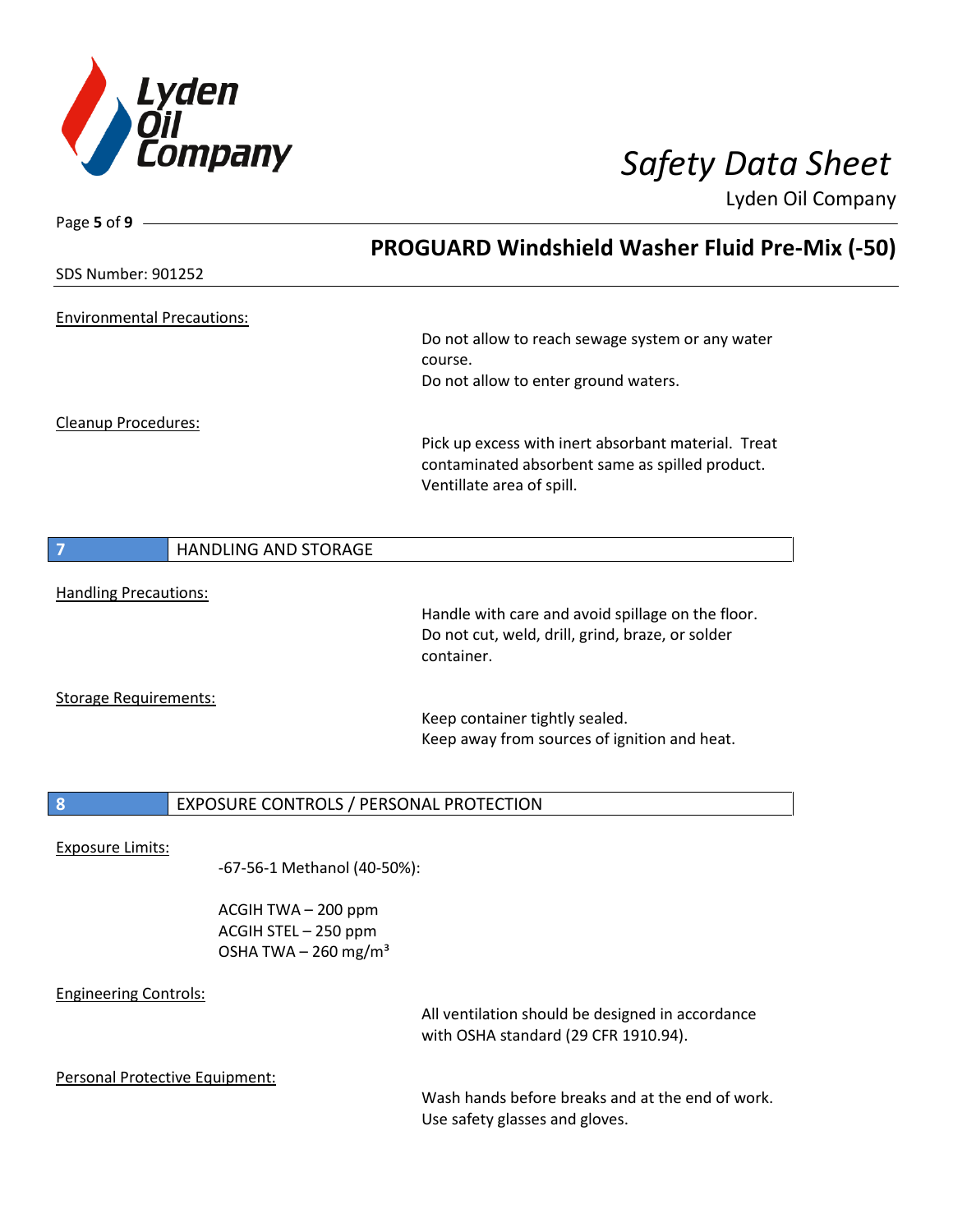

Page **6** of **9**

# **PROGUARD Windshield Washer Fluid Pre-Mix (-50)**

SDS Number: 901252

# **9** PHYSICAL AND CHEMICAL PROPERTIES

Color: Blue Physical State: Liquid Odor: Alcohol Odor Threshold: Data not available pH: Data not available Melting Point: <-30° F Boiling Point: Data not available Boiling Range: The Contract Contract Data not available Flash Point: <91° F Evaporation Rate:  $>1$  (where Butyl Acetate - 1) Flammability: Data not available Flammability Limits: Data not available Vapor Pressure: Data not available Vapor Density: <1 (Air = 1) Relative Density: Nelative Data not available Solubilities: Completely soluble in water Partition Coefficient: Data not available Auto-Ignition Temperature: Data not available Decomposition Temperature: Data not available Viscosity: Data not available

| <b>10</b>            | STABILITY AND REACTIVITY |                                                |
|----------------------|--------------------------|------------------------------------------------|
| Stability:           |                          | Stable under normal conditions.                |
| Reactivity:          |                          | Not reactive under normal conditions.          |
| Conditions to Avoid: |                          | Elevated temperatures, sparks, open flame, and |

Hazardous Reactions:

No known hazardous reactions.

direct sunlight.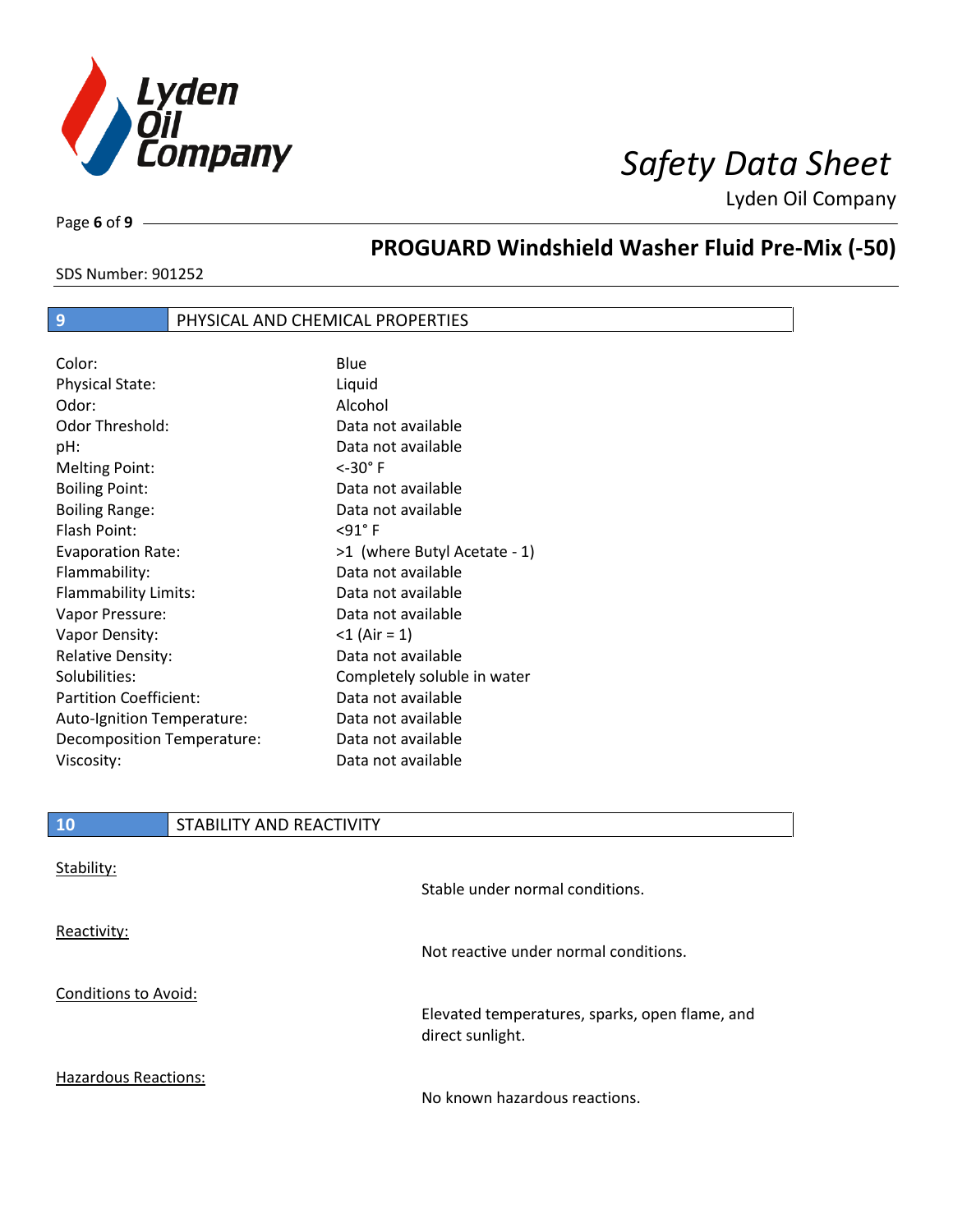

| Page 7 of 9 -                       |                                                                                                                                                                           |
|-------------------------------------|---------------------------------------------------------------------------------------------------------------------------------------------------------------------------|
|                                     | <b>PROGUARD Windshield Washer Fluid Pre-Mix (-50)</b>                                                                                                                     |
| <b>SDS Number: 901252</b>           |                                                                                                                                                                           |
| Incompatible Materials:             | Strong oxidizers, strong acids, and strong bases.                                                                                                                         |
| Decomposition Products:             | Oxides of carbon, and hydrogen.                                                                                                                                           |
| 11<br>TOXICOLOGICAL INFORMATION     |                                                                                                                                                                           |
| Routes of Exposure:                 | Skin and eye contact are the primary routes of<br>exposure although exposure may occur following<br>accidental ingestion.                                                 |
| <b>Exposure Effects:</b>            | Repeated skin contact may cause dermatitis.<br>Exposure to eyes may cause redness and blurred<br>vision. Harmful if swallowed, may cause burns to<br>mouth and esophagus. |
| <b>Measures of Toxicity:</b>        | <b>Component Acute Toxicity Estimates:</b><br>Methanol:                                                                                                                   |
|                                     | Oral LD50: 7300 mg/kg (rat)<br>Dermal LD50: 15800 mg/kg<br>Inhalative LC50: 87.5 mg/l (6 hours) (rat)                                                                     |
| Carcinogenic/Mutagenic Precautions: | Non-carcinogenic and not expected to be<br>mutagentic.                                                                                                                    |

# **12** ECOLOGICAL INFORMATION

Ecological Precautions:

Avoid exposing to the environment.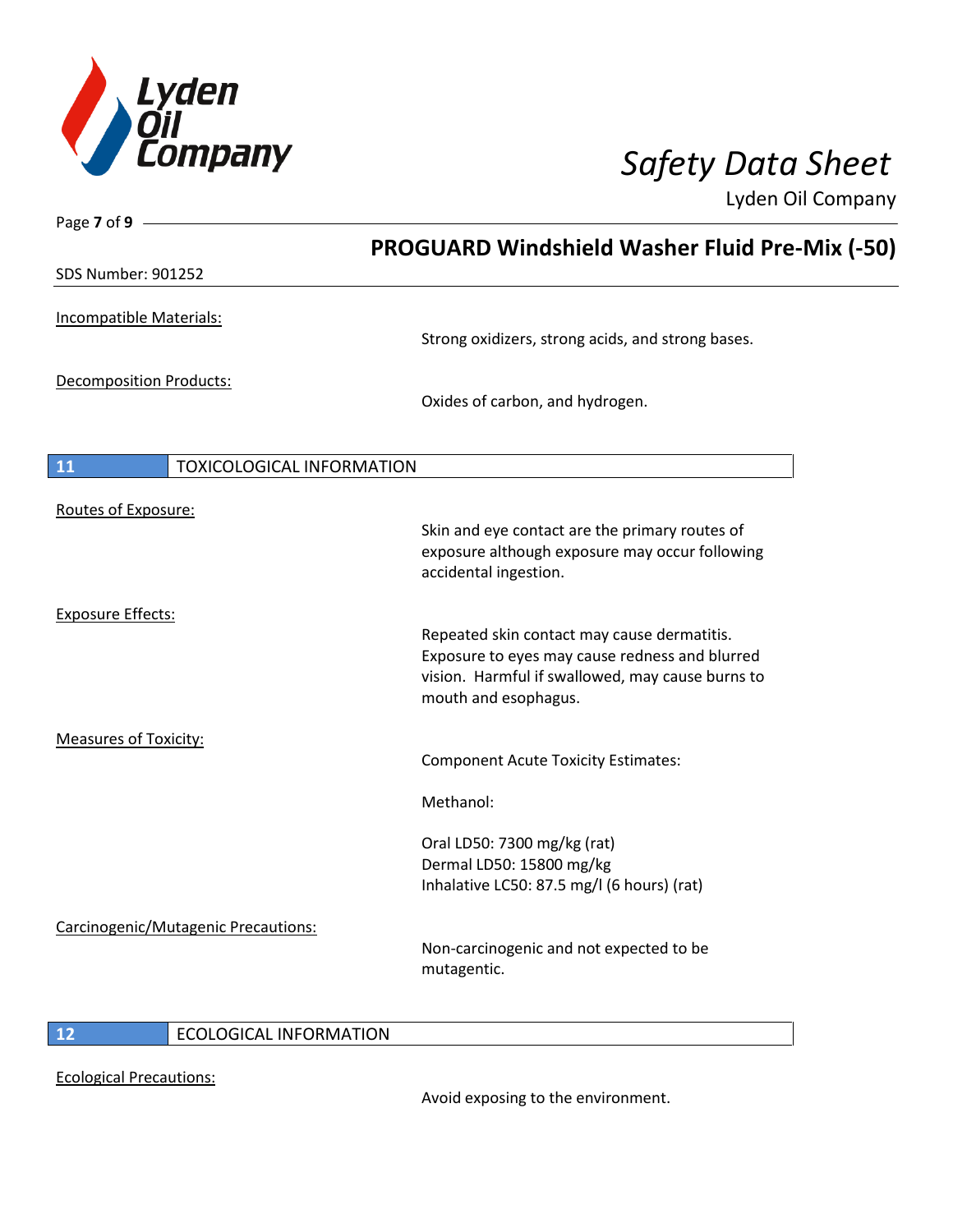

Page **8** of **9**

# **PROGUARD Windshield Washer Fluid Pre-Mix (-50)**

# SDS Number: 901252

### Ecological Effects:

No specific environmental or aquatic data available.

| 13                          | DISPOSAL CONSIDERATIONS |                                                                                             |
|-----------------------------|-------------------------|---------------------------------------------------------------------------------------------|
| Disposal Methods:           |                         | Dispose of waste material in accordance with all<br>local, state, and federal requirements. |
| <b>Disposal Containers:</b> |                         | Use properly approved container for disposal.                                               |
| <b>Special Precautions:</b> |                         | Do not flush to surface waters or drains.                                                   |
| 4A                          | TRANCROPT INFORMATION   |                                                                                             |

# **14** TRANSPORT INFORMATION

| UN Number:<br><b>UN Shipping Name:</b><br><b>Transport Hazard Class:</b><br>Packing Group: | <b>UN 1993</b><br>Flammable Liquids, N.O.S. (Methanol)<br>3<br>Ш |                                  |
|--------------------------------------------------------------------------------------------|------------------------------------------------------------------|----------------------------------|
| <b>Environmental Hazards:</b>                                                              |                                                                  | Data not available               |
| <b>Bulk Transport Guidance:</b>                                                            |                                                                  | Reportable Quantity: 5000 pounds |
| <b>Special Precautions:</b>                                                                |                                                                  | Placard: FLAMMABLF               |

# **15** REGULATORY INFORMATION

This material and all of its components are listed on the Inventory of Existing Chemical Substances under the Toxic Substances Control Act.